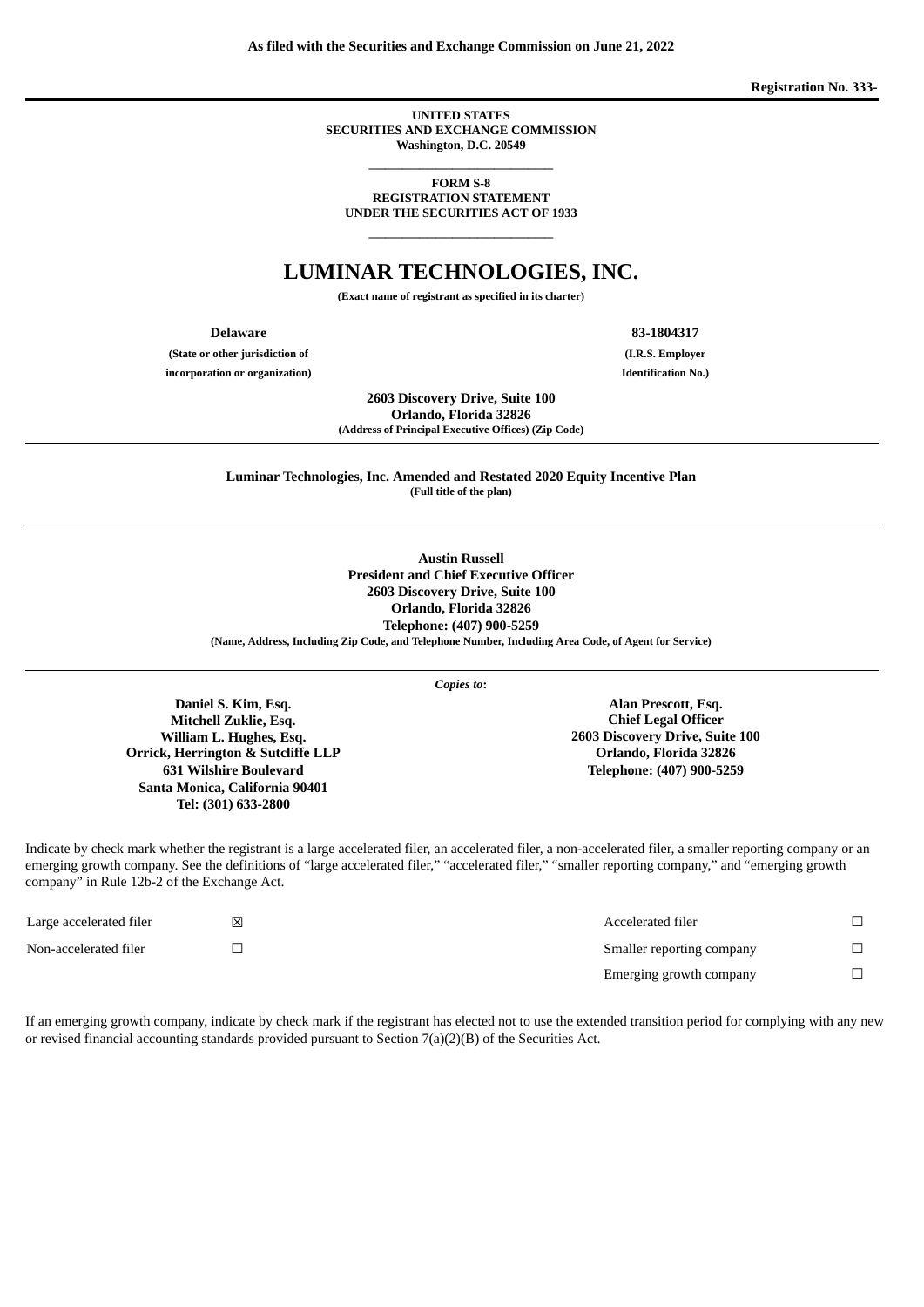#### **EXPLANATORY NOTE**

Luminar Technologies, Inc. is filing this Registration Statement pursuant to the Luminar Technologies, Inc. 2020 Equity Incentive Plan, as approved at the 2022 Annual Meeting of Stockholders on June 7, 2022. This plan increases the employee share pool for potential issuance as part of the company's ordinary course of business.

#### **PART I**

#### **INFORMATION REQUIRED IN THE SECTION 10(A) PROSPECTUS**

The documents containing the information specified in this Part I will be delivered to the participants in the Amended and Restated 2020 Equity Incentive Plan of Luminar Technologies, Inc. (the "Registrant") as required by Rule 428(b)(1) of the Securities Act of 1933, as amended (the "Securities Act"). Such documents are not required to be filed with the Securities and Exchange Commission (the "Commission") as part of this registration statement on Form S-8 (the "Registration Statement").

#### **PART II**

### **INFORMATION REQUIRED IN THE REGISTRATION STATEMENT**

#### **Item 3. Incorporation of Documents by Reference.**

The following documents, which have been filed by the Registrant with the Commission, are hereby incorporated by reference in this Registration Statement:

- (a) The Registrant's Annual Report on Form 10-K for the year ended December 31, 2021 (the "Annual Report"), filed with the Commission on [March](http://www.sec.gov/ix?doc=/Archives/edgar/data/0001758057/000162828022004366/lazr-20211231.htm) 1, [2022;](http://www.sec.gov/ix?doc=/Archives/edgar/data/0001758057/000162828022004366/lazr-20211231.htm)
- (b) All other reports filed pursuant to Section 13(a) or 15(d) of the Securities Exchange Act of 1934, as amended (the "Exchange Act"), since the end of the fiscal year covered by the Annual Report referred to in (a) above; and
- (c) The description of the common stock of the Registrant contained in **[Exhibit](https://www.sec.gov/Archives/edgar/data/0001758057/000162828022004366/exhibit44descriptionofsecu.htm) 4.4** to the Registrant's Annual Report, including any amendments and reports filed for the purpose of updating such description.

All documents subsequently filed by the Registrant pursuant to Sections 13(a), 13(c), 14 and 15(d) of the Exchange Act, prior to the filing of a posteffective amendment, which indicates that all securities offered hereby have been sold or which deregisters all securities then remaining unsold, shall be deemed to be incorporated by reference herein and to be a part hereof from the date of the filing of such documents, except as to specific sections of such statements as set forth therein.

Unless expressly incorporated into this Registration Statement, a report furnished on Form 8-K prior or subsequent to the date hereof shall not be incorporated by reference into this Registration Statement, except as to specific sections of such statements as set forth therein. Any statement contained in a document incorporated or deemed to be incorporated by reference herein shall be deemed to be modified or superseded for purposes of this Registration Statement to the extent that a statement contained in any subsequently filed document, which also is deemed to be incorporated by reference herein, modifies or supersedes such statement.

#### **Item 4. Description of Securities.**

Not applicable.

#### **Item 5. Interests of Named Experts and Counsel.**

Orrick, Herrington & Sutcliffe LLP ("Orrick"), who is issuing the opinion of counsel on the legality of the Registrant's common stock offered hereby, certain attorneys within Orrick and certain funds affiliated with Orrick own and/or have an indirect interest in shares of Class A common stock of the Registrant.

#### **Item 6. Indemnification of Directors and Officers.**

Section 145 of the Delaware General Corporation Law (the "DGCL") provides that a corporation may indemnify directors and officers as well as other employees and individuals against expenses (including attorneys' fees), judgments, fines and amounts paid in settlement actually and reasonably incurred by such person in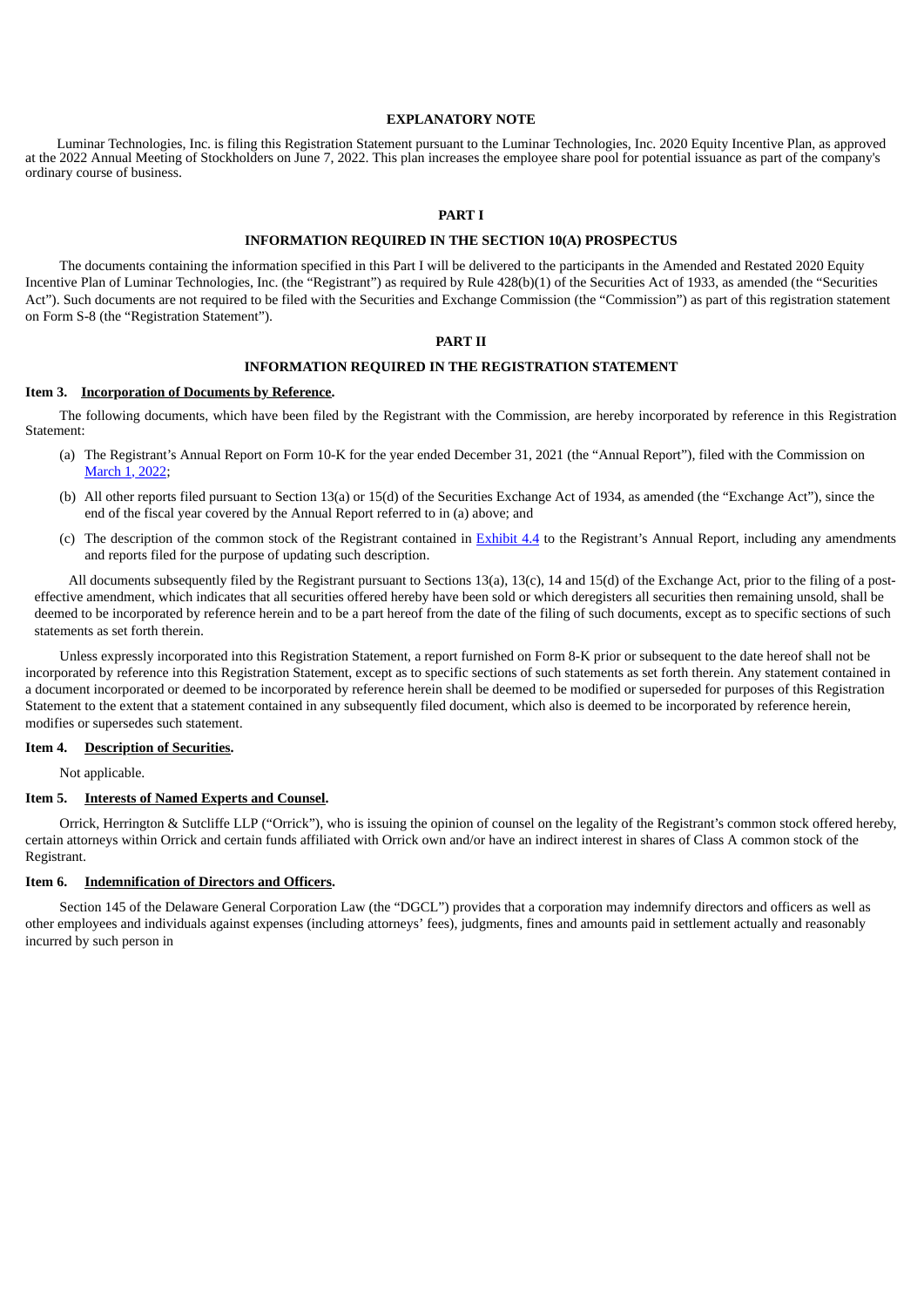connection with any threatened, pending or completed actions, suits or proceedings in which such person is made a party by reason of such person being or having been a director, officer, employee or agent to the corporation. The DGCL provides that Section 145 is not exclusive of other rights to which those seeking indemnification may be entitled under any bylaw, agreement, vote of stockholders or disinterested directors or otherwise.

The Registrant's restated certificate of incorporation and the Registrant's restated bylaws provide in effect that, subject to certain limited exceptions, they may indemnify their directors and officers to the extent authorized and permitted by the DGCL. The Registrant also maintain policies to insure their directors and officers, subject to the limits of the policies, against certain losses arising from any claims made against them by reason of being or having been such directors or officers. In addition, the Registrant has entered into contracts with certain directors and officers of the Registrant, providing for indemnification of such persons by the Registrant to the full extent authorized or permitted by law, subject to certain limited exceptions.

Section 102(b)(7) of the DGCL permits a corporation to provide in its certificate of incorporation that a director of the corporation shall not be personally liable to the corporation or its stockholders for monetary damages for breach of fiduciary duty as a director, except for liability (i) for any breach of the director's duty of loyalty to the corporation or its stockholders, (ii) for acts or omissions not in good faith or which involve intentional misconduct or a knowing violation of law, (iii) for unlawful payments of dividends or unlawful stock repurchases, redemptions or other distributions, or (iv) for any transaction from which the director derived an improper personal benefit.

The Registrant's restated certificate of incorporation provides that, to the fullest extent permitted by the DGCL, a director shall not be liable to the Registrant or their stockholders for monetary damages for breach of fiduciary duty as a director. Delaware law provides that directors of a corporation will not be personally liable for monetary damages for breach of their fiduciary duties as directors, except for liability for (i) any breach of their duty of loyalty to the corporation or its stockholders, (ii) acts or omissions not in good faith or that involve intentional misconduct or a knowing violation of law, (iii) unlawful payments of dividends or unlawful stock repurchases or redemptions as provided in Section 174 of the DGCL or (iv) any transaction from which the director derives an improper personal benefit.

### **Item 7. Exemption from Registration Claimed.**

Not applicable.

#### **Item 8. Exhibits.**

The following documents are filed as exhibits to this Registration Statement.

| Exhibit No. | Description of Exhibit                                                                                                                                                                                 |
|-------------|--------------------------------------------------------------------------------------------------------------------------------------------------------------------------------------------------------|
| $5.1*$      | Opinion of Orrick, Herrington & Sutcliffe LLP.                                                                                                                                                         |
| $23.1*$     | <b>Consent of Independent Registered Public Accounting Firm.</b>                                                                                                                                       |
| $23.2*$     | Consent of Orrick, Herrington & Sutcliffe LLP (included in Exhibit 5.1).                                                                                                                               |
| $24.1*$     | Power of Attorney (included in the signature page to this Registration Statement).                                                                                                                     |
| 99.1        | Luminar Technologies, Inc. Amended and Restated 2020 Equity Incentive Plan (incorporated herein by reference to Exhibit 10.1 to the<br>Registrant's Current Report on Form 8-K filed on June 8, 2022). |
| $107*$      | <b>Filing Fee Table.</b>                                                                                                                                                                               |

 $\overline{\phantom{a}}$   $\overline{\phantom{a}}$   $\overline{\phantom{a}}$   $\overline{\phantom{a}}$   $\overline{\phantom{a}}$   $\overline{\phantom{a}}$   $\overline{\phantom{a}}$   $\overline{\phantom{a}}$   $\overline{\phantom{a}}$   $\overline{\phantom{a}}$   $\overline{\phantom{a}}$   $\overline{\phantom{a}}$   $\overline{\phantom{a}}$   $\overline{\phantom{a}}$   $\overline{\phantom{a}}$   $\overline{\phantom{a}}$   $\overline{\phantom{a}}$   $\overline{\phantom{a}}$   $\overline{\$ \* Filed herewith

#### **Item 9. Undertakings.**

- (a) The undersigned Registrant hereby undertakes:
	- (1) To file, during any period in which offers or sales are being made, a post-effective amendment to this Registration Statement:

(i) To include any prospectus required by Section  $10(a)(3)$  of the Securities Act;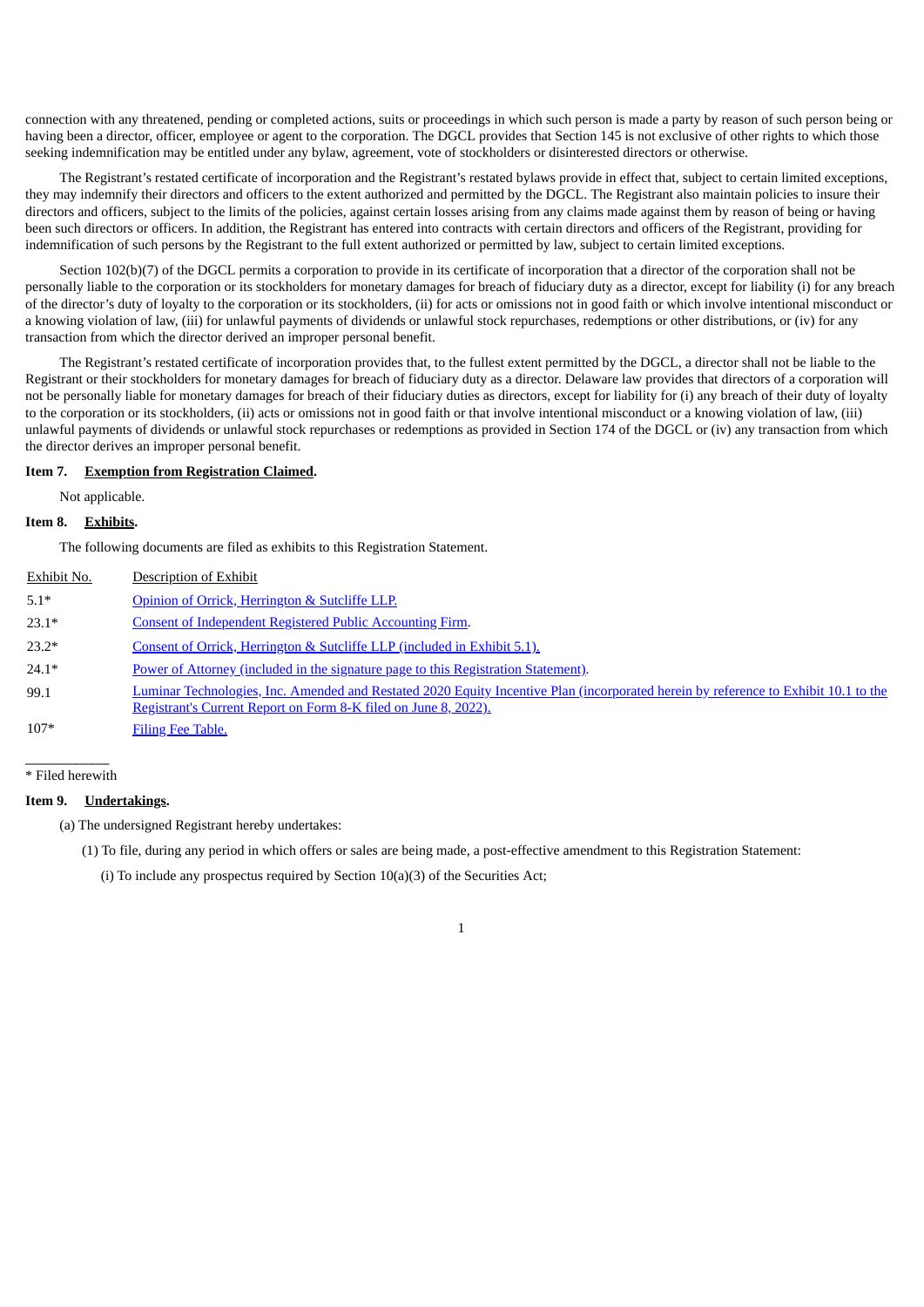(ii) To reflect in the prospectus any facts or events arising after the effective date of the Registration Statement (or the most recent posteffective amendment thereof) which, individually or in the aggregate, represent a fundamental change in the information set forth in the Registration Statement; and

(iii) To include any material information with respect to the plan of distribution not previously disclosed in the Registration Statement or any material change to such information in the Registration Statement;

*provided, however*, that paragraphs (a)(1)(i) and (a)(1)(ii) of this section do not apply if the information required to be included in a post-effective amendment by those paragraphs is contained in reports filed with or furnished to the Commission by the Registrant pursuant to Section 13 or Section 15(d) of the Exchange Act that are incorporated by reference in the Registration Statement.

(2) That, for the purpose of determining any liability under the Securities Act, each such post-effective amendment shall be deemed to be a new registration statement relating to the securities offered therein, and the offering of such securities at that time shall be deemed to be the initial bona fide offering thereof.

(3) To remove from registration by means of a post-effective amendment any of the securities being registered which remain unsold at the termination of the offering.

(b) The Registrant hereby undertakes that, for purposes of determining any liability under the Securities Act, each filing of the Registrant's annual report pursuant to Section 13(a) or Section 15(d) of the Exchange Act that is incorporated by reference in the Registration Statement shall be deemed to be a new Registration Statement relating to the securities offered therein, and the offering of such securities at that time shall be deemed to be the initial bona fide offering thereof.

<span id="page-3-0"></span>(c) Insofar as indemnification for liabilities arising under the Securities Act may be permitted to directors, officers and controlling persons of the Registrant pursuant to the foregoing provisions, or otherwise, the Registrant has been advised that in the opinion of the Commission such indemnification is against public policy as expressed in the Securities Act and is, therefore, unenforceable. In the event that a claim for indemnification against such liabilities (other than the payment by the Registrant of expenses incurred or paid by a director, officer or controlling person of the Registrant in the successful defense of any action, suit or proceeding) is asserted by such director, officer or controlling person in connection with the securities being registered, the Registrant will, unless in the opinion of its counsel the matter has been settled by controlling precedent, submit to a court of appropriate jurisdiction the question whether such indemnification by it is against public policy as expressed in the Securities Act and will be governed by the final adjudication of such issue.

2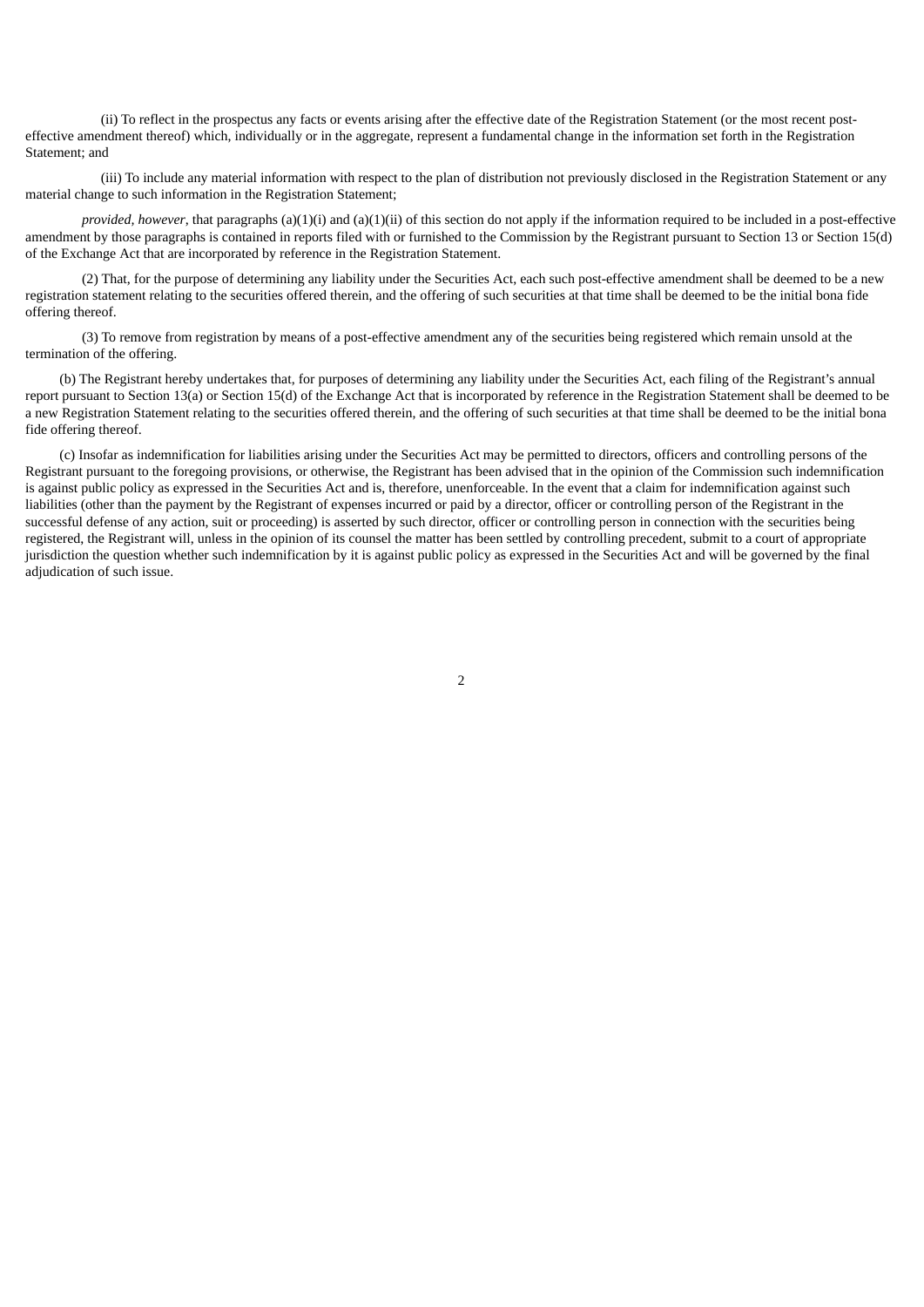### **SIGNATURES**

Pursuant to the requirements of the Securities Act of 1933, as amended, the Registrant certifies that it has reasonable grounds to believe that it meets all of the requirements for filing on Form S-8 and has duly caused this Registration Statement to be signed on its behalf by the undersigned, thereunto duly authorized, in the City of Orlando, Florida, on June 21, 2022.

#### **LUMINAR TECHNOLOGIES, INC.**

By: /s/ Austin Russell

Austin Russell

*President, Chief Executive Officer and Chairman of the Board of Directors*

### **POWER OF ATTORNEY**

**KNOW ALL PERSONS BY THESE PRESENTS,** that the undersigned officers and directors of Luminar Technologies, Inc., a Delaware corporation, do hereby constitute and appoint Austin Russell, Alan Prescott and Thomas J. Fennimore, and each of them, the lawful attorneys-in-fact and agents with full power and authority to do any and all acts and things and to execute any and all instruments which said attorneys and agents, and any one of them, determine may be necessary or advisable or required to enable said corporation to comply with the Securities Act, and any rules or regulations or requirements of the Commission in connection with this Registration Statement. Without limiting the generality of the foregoing power and authority, the powers granted include the power and authority to sign the names of the undersigned officers and directors in the capacities indicated below to this Registration Statement, to any and all amendments, both pre-effective and post-effective, and supplements to this Registration Statement, and to any and all instruments or documents filed as part of or in conjunction with this Registration Statement or amendments or supplements thereof, and each of the undersigned hereby ratifies and confirms that all said attorneys and agents, or any one of them, shall do or cause to be done by virtue hereof.

Pursuant to the requirements of the Securities Act, this Registration Statement has been signed by the following persons in the capacities and on the dates indicated.

| <b>Signature</b>         | <b>Title</b>                                                    |               |
|--------------------------|-----------------------------------------------------------------|---------------|
|                          | President, Chief Executive Officer and Chairman of the Board of |               |
| /s/ Austin Russell       | <b>Directors</b>                                                | June 21, 2022 |
| <b>Austin Russell</b>    | (Principal Executive Officer)                                   |               |
| /s/ Thomas J. Fennimore  | Chief Financial Officer                                         | June 21, 2022 |
| Thomas J. Fennimore      | (Principal Financial and Accounting Officer)                    |               |
| /s/ Alec E. Gores        | Director                                                        | June 21, 2022 |
| Alec E. Gores            |                                                                 |               |
| /s/ Jun Hong Heng        | Director                                                        | June 21, 2022 |
| Jun Hong Heng            |                                                                 |               |
| /s/ Mary Lou Jepsen, PhD | Director                                                        | June 21, 2022 |
| Mary Lou Jepsen, PhD     |                                                                 |               |
| /s/ Shaun Maguire, PhD   | Director                                                        | June 21, 2022 |
| Shaun Maguire, PhD       |                                                                 |               |
| /s/ Katharine A. Martin  | Director                                                        | June 21, 2022 |
| Katharine A. Martin      |                                                                 |               |
| /s/ Matthew J. Simoncini | Director                                                        | June 21, 2022 |
| Matthew J. Simoncini     |                                                                 |               |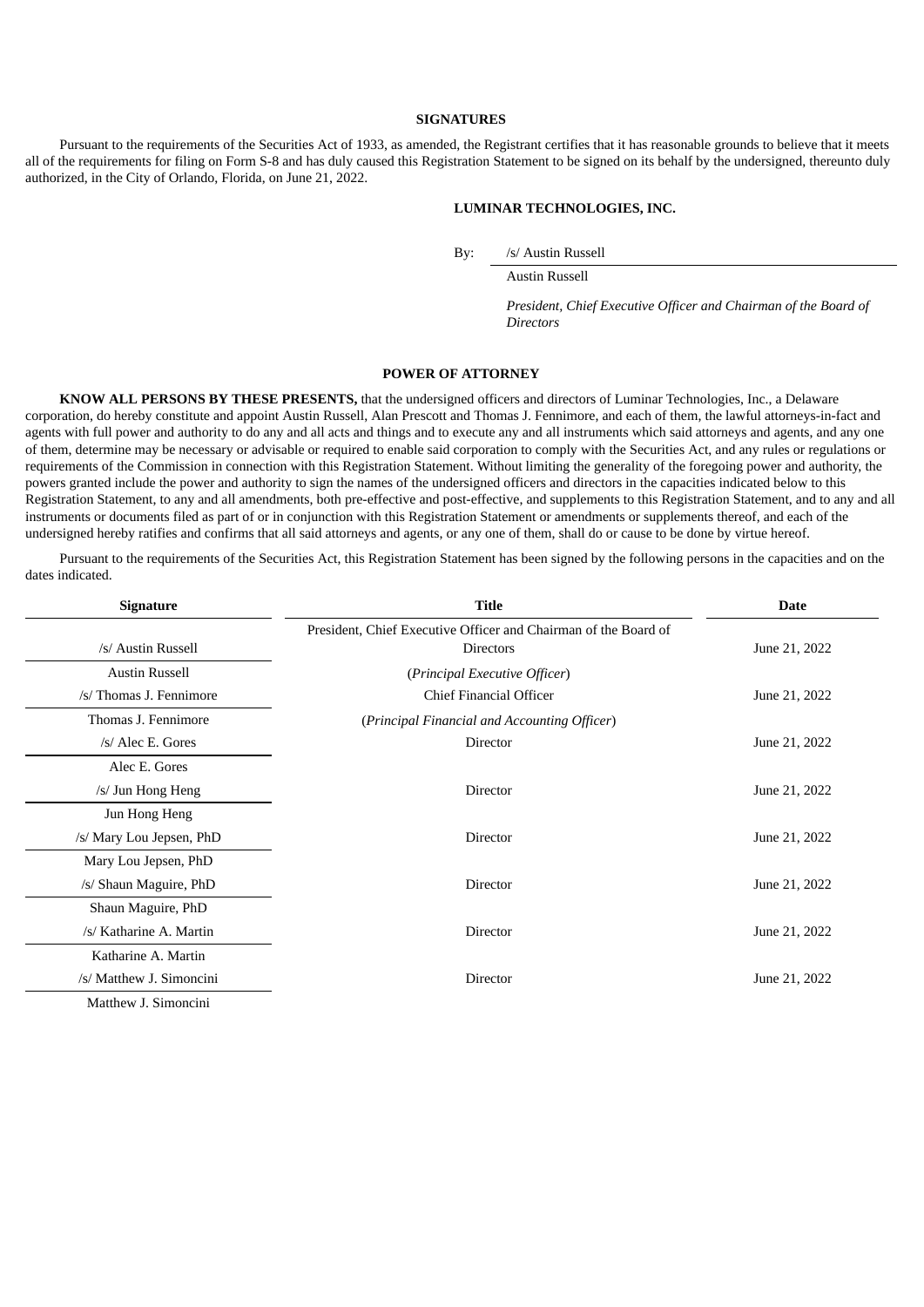**Exhibit 107**

### **Calculation of Filing Fee Tables**

### **Form S-8 (Form Type)**

#### **Luminar Technologies, Inc. (Exact Name of Registrant as Specified in its Charter)**

Table 1: Newly Registered Securities

<span id="page-5-0"></span>

| <b>Security</b><br>Type       | <b>Security Class Title</b>                              | <b>Fee Calculation</b><br>Rule | Amount<br>Registered(1) | <b>Proposed Maximum</b><br><b>Offering Price Per</b><br>Unit | <b>Maximum</b><br><b>Aggregate Offering</b><br>Price | <b>Fee Rate</b> | <b>Amount of</b><br><b>Registration Fee</b> |
|-------------------------------|----------------------------------------------------------|--------------------------------|-------------------------|--------------------------------------------------------------|------------------------------------------------------|-----------------|---------------------------------------------|
| Equity                        | Class A Common<br>Stock, \$0.0001 par<br>value per share | Other                          | 36,000,000(2)           | \$7.15(3)                                                    | \$257,400,000.00                                     | \$0.0000927     | \$23,861.00                                 |
| <b>Total Offering Amounts</b> |                                                          |                                | \$257,400,000.00        |                                                              | \$23,861.00                                          |                 |                                             |
| <b>Total Fee Offsets</b>      |                                                          |                                |                         |                                                              |                                                      |                 |                                             |
| <b>Net Fee Due</b>            |                                                          |                                |                         |                                                              | \$23,861.00                                          |                 |                                             |

(1) Pursuant to Rule 416(a) under the Securities Act of 1933, as amended (the "Securities Act"), this registration statement on Form S-8 (the "Registration Statement") shall also cover any additional shares of the Class A common stock, \$0.0001 par value per share (the "Common Stock"), of Luminar Technologies, Inc. (the "Registrant") that become issuable with respect to the securities identified in the above table, by reason of any stock dividend, stock splits, reverse stock splits, recapitalizations, reclassifications, mergers, split-ups, reorganizations, consolidations and other capital adjustments effected without receipt of consideration that increases the number of outstanding shares of Common Stock.

(2) Represents a total of 36,000,000 shares of additional Common Stock reserved for issuance under the Amended and Restated 2020 Equity Incentive Plan (the "2020 Plan") resulting from an increase of shares of Common Stock available for issuance under the 2020 Plan approved by the Registrant's stockholders on June 7, 2022 at the Annual Meeting of Stockholders.

(3) Estimated solely for the purpose of calculating the registration fee pursuant to Rules 457(c) and 457(h) of the Securities Act on the basis of \$7.15, the average of the high and low prices of a share of Common Stock as reported on The Nasdaq Stock Market LLC on June 16, 2022.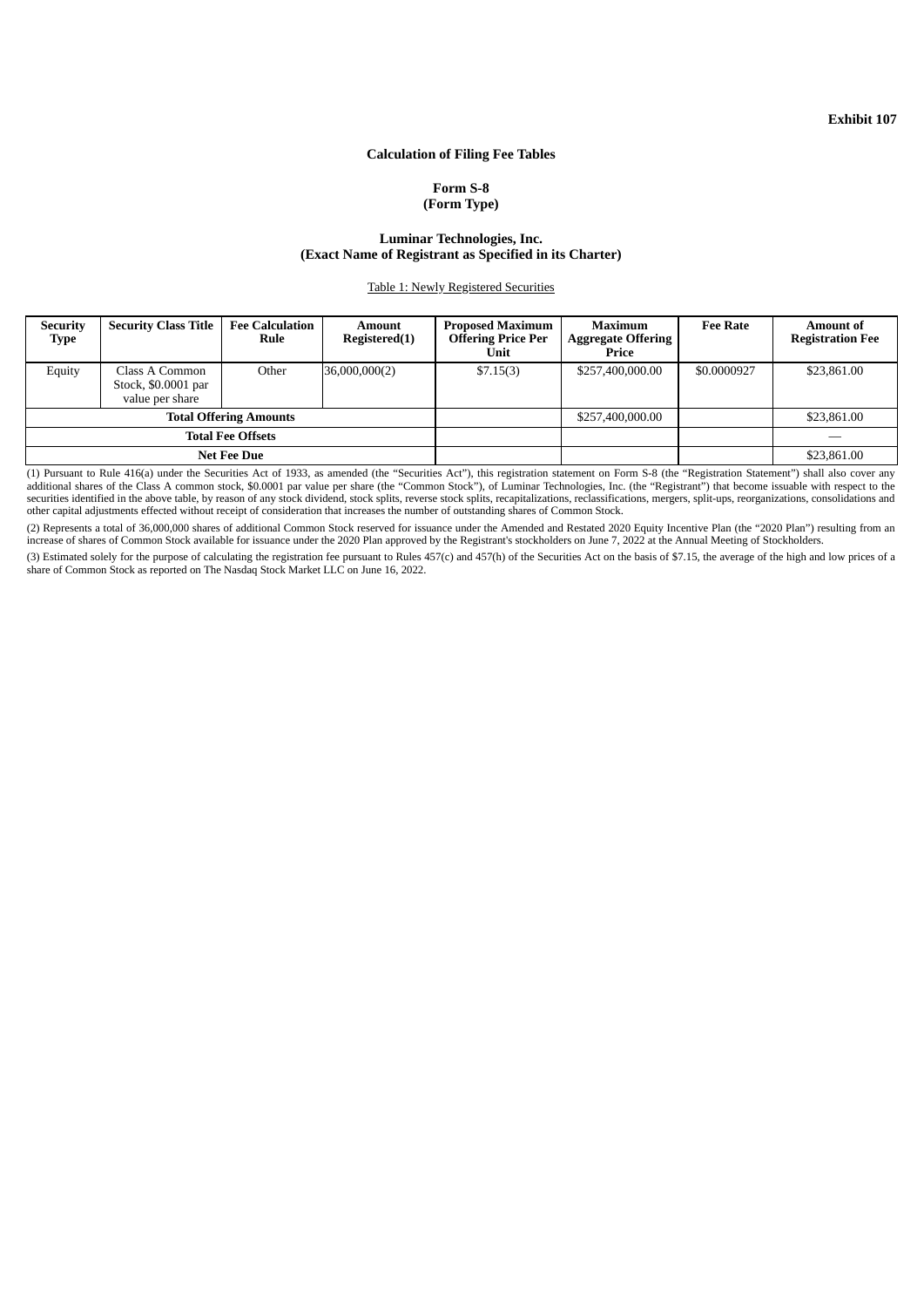

<span id="page-6-0"></span>June 21, 2022

Luminar Technologies, Inc. 2603 Discovery Drive, Suite 100 Orlando, Florida 32826

Re: Registration Statement on Form S-8

#### Ladies and Gentlemen:

We have acted as counsel for Luminar Technologies, Inc., a Delaware corporation (the "Company"), in connection with the preparation and filing with the Securities and Exchange Commission (the "Commission") of the Company's registration statement on Form S-8 (the "Registration Statement"), under the Securities Act of 1933, as amended (the "Securities Act"), relating to the registration of 36,000,000 shares of the Company's Class A common stock, par value \$0.0001 per share (the "Common Stock"), reserved for issuance pursuant to the Company's Amended and Restated 2020 Equity Incentive Plan (which plan is referred to herein as the "Plan" and which shares of Common Stock are referred to herein as the "Shares"). As your legal counsel, we have reviewed the actions proposed to be taken by you in connection with the issuance and sale of the Shares to be issued under the Plan.

In connection with this opinion, we have examined originals or copies, certified or otherwise identified to our satisfaction, of (i) the Company's Restated Certificate of [Incorporation,](http://www.sec.gov/Archives/edgar/data/789019/000119312516782569/d305147dex31.htm) (ii) the Company's Restated Bylaws, (iii) the Plan, and (iv) such corporate records, agreements, documents and other instruments, and such certificates or comparable documents of public officials and of officers and representatives of the Company, and have made such inquiries of such officers and representatives, as we have deemed relevant and necessary or appropriate as a basis for the opinion set forth below.

In our examination, we have assumed the legal capacity of all natural persons, the genuineness of all signatures, the authenticity of all documents submitted to us as originals, the conformity to original documents of all documents submitted to us as facsimile, electronic, certified or photostatic copies, and the authenticity of the originals of such copies. In making our examination of documents executed or to be executed, we have assumed that the parties thereto, other than the Company, had or will have the power, corporate or other, to enter into and perform all obligations thereunder and have also assumed the due authorization by all requisite action, corporate or other, and the execution and delivery by such parties of such documents and the validity and binding effect thereof on such parties. As to any facts material to the opinions expressed herein that we did not independently establish or verify, we have relied upon statements and representations of officers and other representatives of the Company and others and of public officials.

Based on the foregoing and subject to the limitations, qualifications and assumptions set forth herein, we are of the opinion that the Shares to be issued pursuant to the terms of the Plan have been duly authorized and, when issued, delivered and paid for in accordance with the terms of the Plan, will be validly issued, fully paid and non-assessable.

The opinion expressed herein is limited to the corporate laws of the State of Delaware and the federal laws of the United States of America, and we express no opinion as to the effect on the matters covered by this letter of the laws of any other jurisdictions.

We hereby consent to the filing of this opinion as an exhibit to the Registration Statement. In giving such consent, we do not hereby admit that we are included in the category of persons whose consent is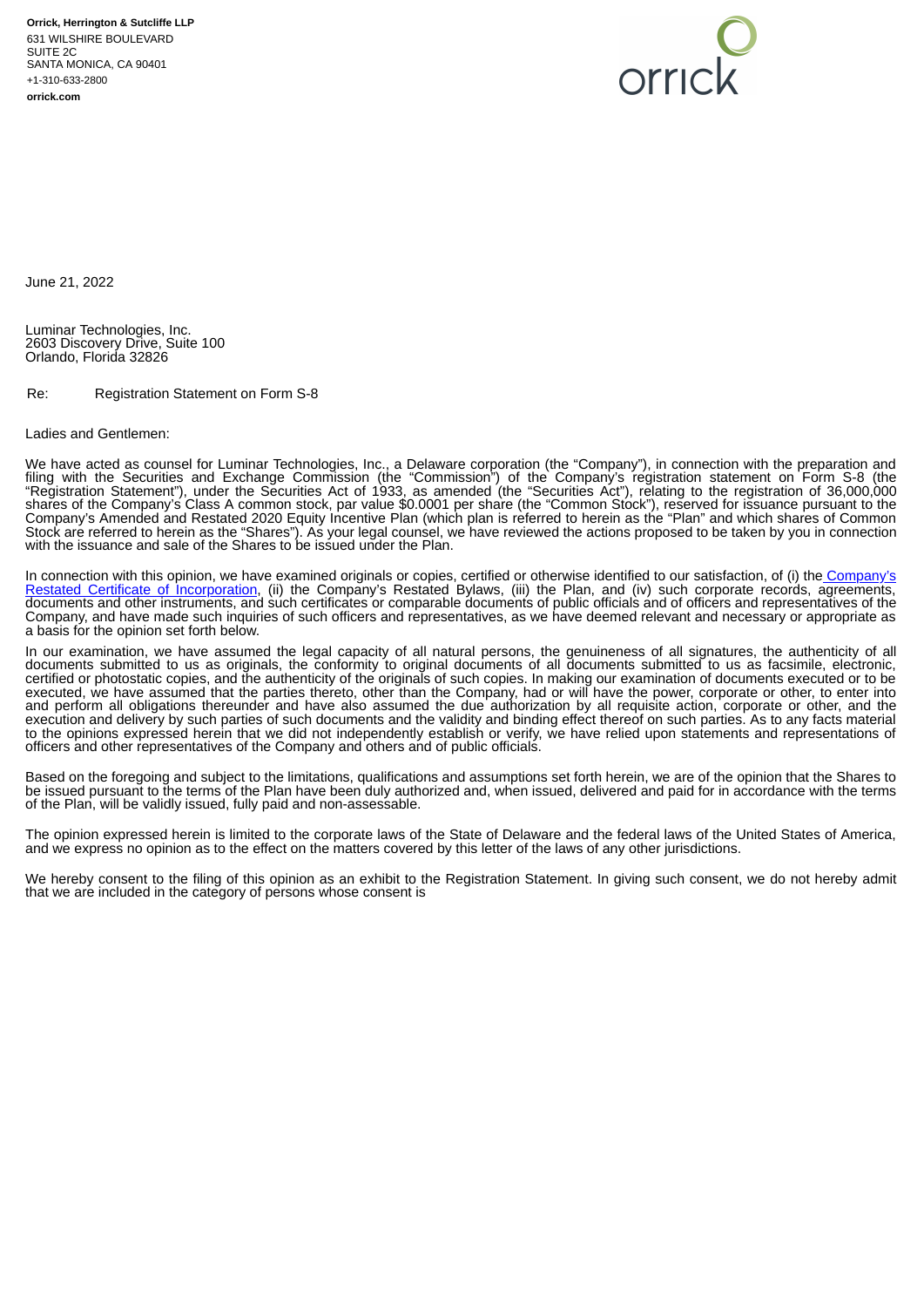June 21, 2022 Page 2

required under Section 7 of the Securities Act or the rules and regulations of the Commission promulgated thereunder.

Very truly yours,

/s/ Orrick, Herrington & Sutcliffe LLP

ORRICK, HERRINGTON & SUTCLIFFE LLP